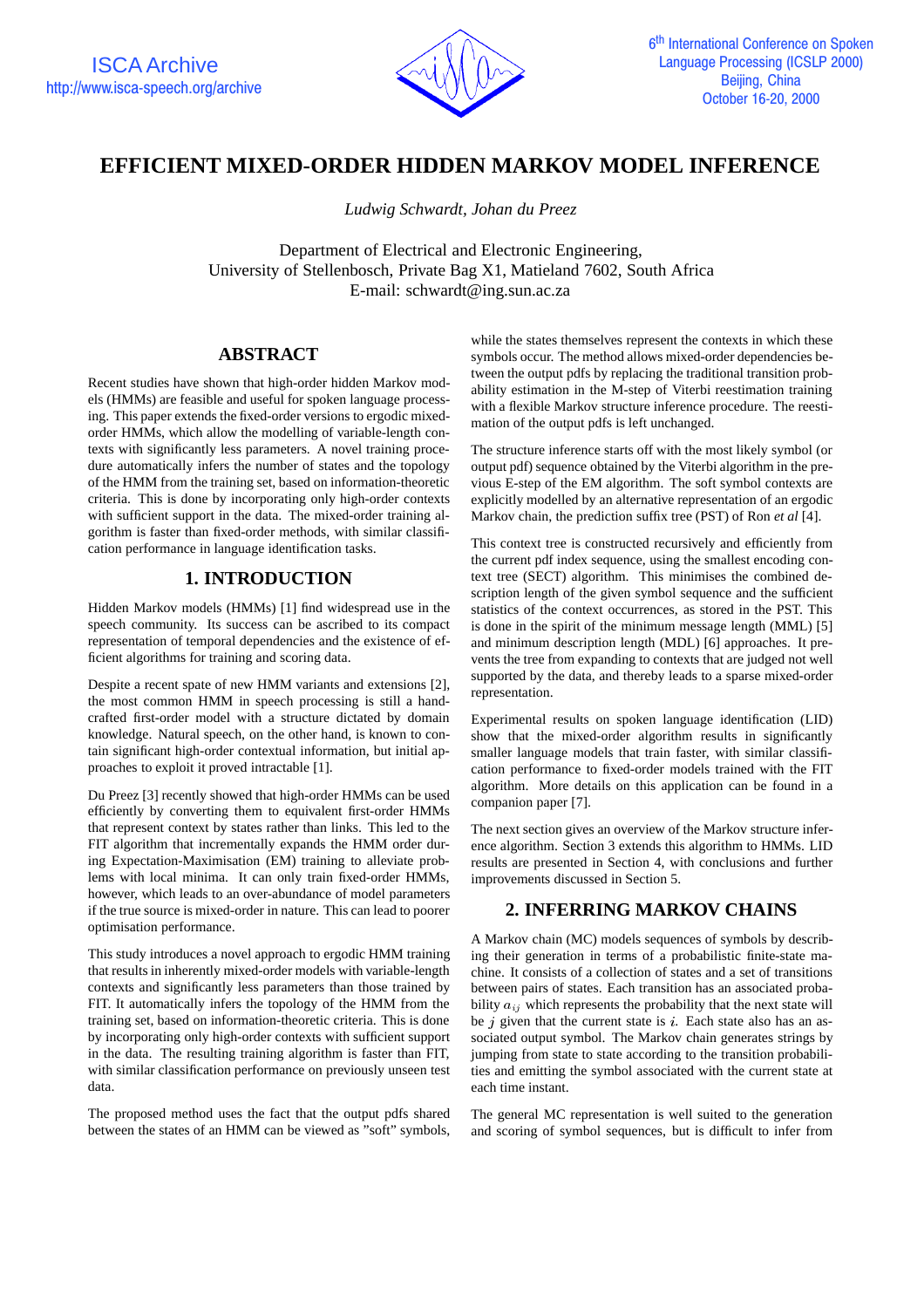training data because of its highly variant structure. Certain Markov chain subclasses, however, are easier to infer and can still provide a rich representation, such as the probabilistic suffix automata (PSA) of [4] (named variable length Markov models in [2] and closely related to the variable length Markov chains (VLMC) of [8]). Models in this subclass have states modelling well-defined symbol substrings or *contexts* of variable length, and have a natural representation as *context trees* [9]. This tree structure leads to efficient inference algorithms. The models in the PSA subclass are ergodic, which implies that every state can be reached from any other state. This represents stationary string constraints well, making it suitable to model global language structure.

The smallest encoding context tree (SECT) algorithm uses the tree structure associated with PSAs, known as the prediction suffix tree [4], and grows the tree to represent the mixed-order contexts found in the training data. The growth is regulated by the minimum description length (MDL) principle [6], which searches for a compact model that still describes the training data well. The following sections provide a short overview of these two components. More details of the SECT (or MMM) algorithm can be found in [10].

#### **2.1. Prediction Suffix Trees**

Prediction suffix trees (PSTs) were first studied in the field of universal data compression [9] and subsequently extended to Markov model inference [4]. It consists of a basic suffix tree with probability distributions on each node. A similar approach can be found in [8].

A context (suffix) tree is a data structure that stores symbol strings s from an alphabet of  $K$  symbols as nodes in a tree graph. Each node can have up to  $K$  edges emanating from it, and each edge is uniquely labelled by a single symbol. The string  $s^n$  associated with a specific node  $n$  is obtained by concatenating the edge labels as the tree is traversed from that node upwards to the root. The root node is associated with the empty string  $e$ .

The PST extends the context tree by placing a *next symbol probability distribution*

$$
a(k \mid s^n) = P\left(r_t = k \mid \text{suffix}\left[r_1^{t-1}\right] = s^n\right) \tag{1}
$$

at each node  $n$ . This gives the probability that a specific symbol k follows the context substring  $s^n$  associated with the node n A typic in a string  $r_1^{\infty} = r_1 r_2 \cdots r_{t-1} r_t \cdots$  generated by the model. This forms the predictive component of the PST, without which it would merely provide storage for the context strings.

A PST can generate or score symbol strings in a similar fashion to Markov chains. The probability that the PST <sup>M</sup> generates the string  $r_1^T = r_1 r_2 \dots r_T$  of length T is given by

$$
P(r_1^T \mid M) = \prod_{t=1}^T a(r_t \mid s_{t-1}), \tag{2}
$$

where  $s_0 = e$ , and for  $1 \le t \le T - 1$ ,  $s_t$  is the string labelling the deepest node reached by traversing  $M$  from the root along the labels  $r_t r_{t-1} \ldots r_1$ . The string  $s_t$  therefore represents the longest significant context or history influencing the probability of the next symbol  $r_{t+1}$ . Outside of this context, the next symbol is statistically independent of all other symbols, which



Figure 1: (a) A mixed-order prediction suffix tree on the alphabet  $\{0, 1\}$ . The prediction probabilities of the symbols '0' and '1', respectively, are shown in parentheses next to each node. The model has a maximum order of two. (b) An equivalent (ergodic) Markov chain with five states. The states are labelled by their associated contexts. Bold edges indicate transitions emitting the symbol '1', while dashed edges correspond to the symbol '0' being output. The transition probabilities are shown on the edges and follow standard Markov model notation.

allows  $P(r_1^T | M)$  to be factorised in a product form. This conditional independence property is shared with Markov chains.

An example of a PST on the binary alphabet  $\{0, 1\}$  is shown in Figure 1, together with its equivalent Markov chain. This PST generates the string 10010 with probability  $\pi_1 \times a_{10} \times a_{100} \times$  $a_{001} \times a_{10}$ , where the contexts used for the prediction are  $s_0 = e$ ,  $s_1 = 1, s_2 = 10, s_3 = 00$  and  $s_4 = 1$ .

The main strength of the PST is its amenability to inference from training strings, because of its direct focus on context strings and its tree structure. When it is necessary to score or generate symbol sequences, it can be converted to an equivalent Markov chain [4]. The leaf nodes of the PST generally become the persistent states of the MC, while the internal nodes become transient states.

#### **2.2. Encoding The Tree**

A typical PST inference algorithm starts out with a training string and builds up a context tree in a top-down fashion. Each node stores the counts of symbols following the associated context string in the data. Longer contexts will necessarily be sparsely present in a finite string, providing a natural way to stop the growth of the tree. Such a tree would be too specialised on the training set statistics.

The SECT algorithm uses a more principled approach based on an information-theoretic version of Occam's Razor, the minimum description length (MDL) principle [6]. For a certain data set and a set of models  $M = \{m_1, m_2, \ldots\}$  that try to explain the data, MDL selects the model that results in the shortest combined description of the model  $H(m<sub>i</sub>)$  and the data in terms of the model  $H(data | m<sub>i</sub>)$ , as measured in bits. The encoding process assigns a code length of  $H(x) = -\log_2 P(x)$  bits to an event x with probability  $P(x)$ , in accordance with Shannon's informa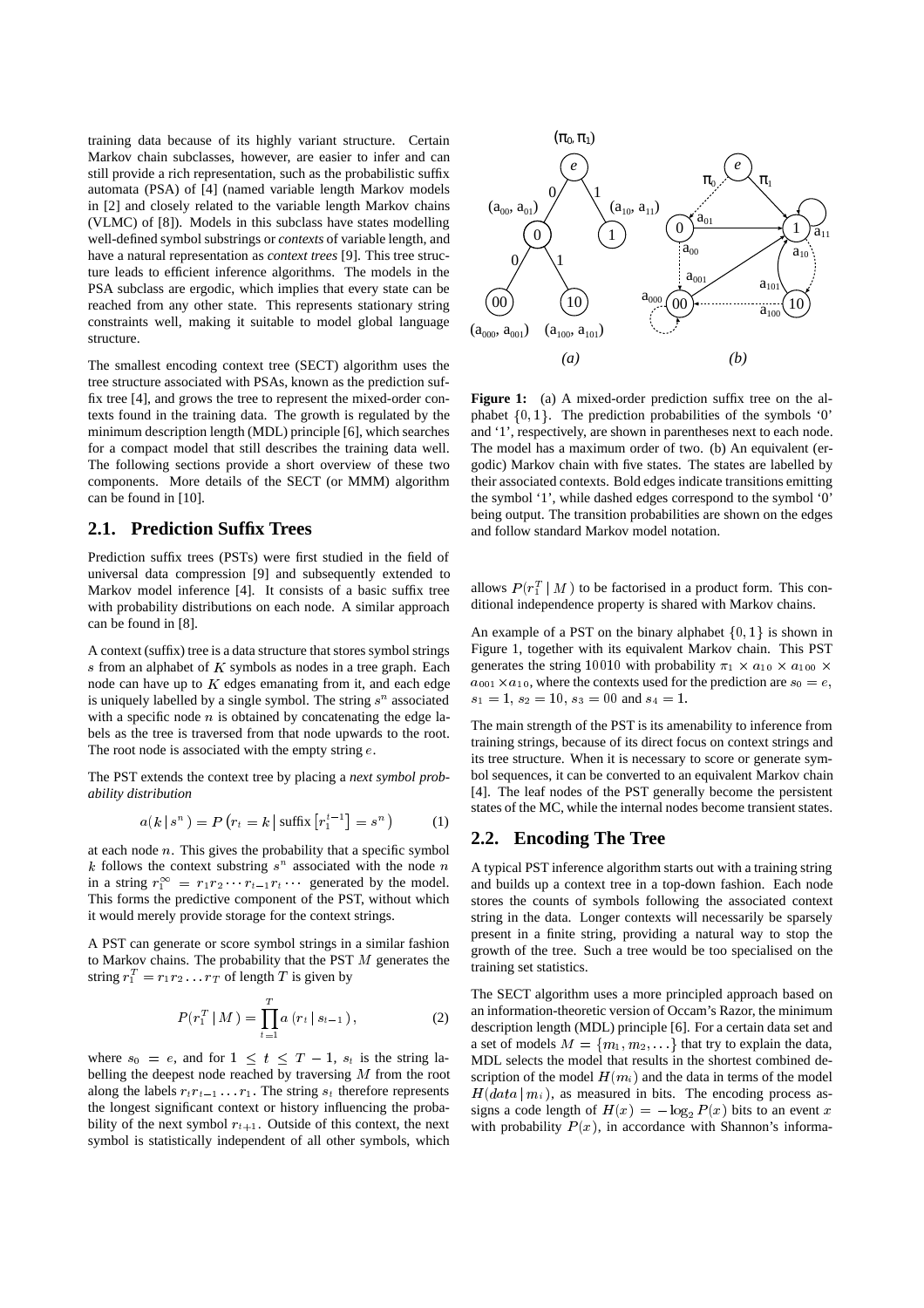tion theory. MDL therefore has a direct correspondence to the Bayesian maximum a posteriori (MAP) approach, as the MAP model  $m_{MAP}$  also minimises the description length:

$$
m_{MAP} = \arg \max_{i} P(m_i | data)
$$
  
= 
$$
\arg \min_{i} [-\log_2(P(m_i)P(data | m_i))]
$$
  
= 
$$
\arg \min_{i} [H(m_i) + H(data | m_i)]
$$
 (3)

The data string is encoded by  $-\log_2 P(data \, | \, \text{PST})$  bits. The description length of the PST is determined heuristically by accumulating the number of bits required to store the next symbol counts and node structure. The bit calculations are simplified by the fact that all statistics are in the form of integers. The bit allocation in effect constructs a prior on the class of PSTs. The prior is kept conservative by requiring that enough information is stored to enable the decoding of the training sequence from the bit strings of the PST and encoded data (although the purpose of the inference is classification and not compression).

The conditional independence between contexts in different subtrees in the PST allows the MDL principle to be applied locally in a recursive tree building algorithm. A node will only be added if it results in a reduction of the total description length. This will be the case if the next symbol distribution  $p = a(\cdot | rs^n)$  of the child context differs substantially from that of its parent context,  $q = a(\cdot | s^n)$ , as measured by the Kullback-Leibler divergence  $D(p || q)$  [4]. The tree is less likely to expand as the support for a specific context decreases.

The end result is a highly efficient procedure that infers a PST from a symbol string and converts it to an equivalent (ergodic) Markov chain.

# **3. EXTENSION TO HMMS**

The hidden Markov model (HMM) is an extension of the basic Markov chain that allows the symbols associated with each state to be "soft". Each symbol has an associated probability density function (pdf)  $f(x | k)$  defined on an observation or feature space, typically d-dimensional Euclidean space  $\mathbb{R}^d$  for continuous HMMs or a set of vector codewords for discrete HMMs. The "softness" results when the symbol pdfs overlap, causing a many-to-one mapping between symbols and features and effectively hiding the state and symbol labels associated with each feature.

The standard HMM training methods are based on the expectation-maximisation (EM) algorithm [11], a two-step iterative procedure well suited to so-called incomplete problems. During the E-step, the hidden information (i.e. the state labels) is estimated from the data and the current model estimate, and in the M-step this information is used to obtain new estimates of the model parameters. These two steps are alternated repeatedly, and the model estimate is guaranteed to monotonically converge to a local optimum.

The Viterbi reestimation procedure [1] is an EM technique which uses the Viterbi algorithm to obtain the most likely state sequence as the E-step. During the M-step, counts of the state transitions in this sequence are used to reestimate the transition probabilities of the HMM. The HMM topology is specified a priori by the user and is unchanged by the reestimation, except for the links that are discarded when their transition probabilities become zero.

It is straightforward to incorporate the SECT algorithm in Viterbi HMM training. The most likely symbol sequence is first obtained from the state sequence by replacing each state with its associated symbol (or output pdf index). The SECT algorithm then derives a new ergodic Markov chain structure from this sequence, which replaces the current HMM states and links. The new HMM topology represents the contexts of the soft symbols as it was observed in the training data during the previous iteration of the EM algorithm. The reestimation of the output pdfs and transition probabilities are unaffected by the structural inference.

This leads to an ergodic HMM training algorithm that automatically determines the link structure that is well supported by the training data. The method also automatically incorporates state tying of both output pdfs and transition probabilities where appropriate.

The transition probabilities are independently reestimated from the next symbol counts stored in the PST. The current version uses the standard maximum likelihood estimates (relative frequencies), but any other suitable estimator can be substituted, such as Dirichlet priors, Good-Turing smoothed probabilities [12] and Brand's entropic prior [13]. The latter estimate looks especially promising to enhance the search for HMM structure.

The new M-step can be interpreted as maximum a posteriori (MAP) estimation instead of the usual maximum likelihood version. The SECT inference maximises the posterior probability of the HMM structure in the process of minimising the total description length (Eq. 3). The model prior is determined by the PST description length.

As in the case of high-order HMMs, a direct attempt to find the full model structure can lead to poor optimisation performance, due to excessive degrees of freedom. A FIT-like approach trains successively higher-order HMMs by initialising the next higherorder model with a trained HMM of the previous order. The Markov order is limited by constraining the maximum depth of the context tree during inference.

#### **4. PERFORMANCE**

The performance of the mixed-order HMM training procedure was investigated on a spoken language identification (LID) task. More details on the LID experiments can be found in a companion paper [7].

The experiments were performed on the CALLFRIEND speech corpus, a large untranscribed database of conversational telephone speech. The database size promotes the use of longer contexts. Classification was done between all twelve languages in the corpus. The models were trained on the full training and development set (about 15 hours of speech per language) and evaluated on the 30s CALLFRIEND segments of the official NIST 1996 evaluation set.

The results are shown in Table 1. The FIT-trained mixed-order models with SECT inference  $(MFn)$  are smaller and train faster than their fixed-order counterparts  $(Fn)$ , for similar classification performance. This is because the fixed-order FIT training fully expands the HMM to the next order, thereby increasing the link count by a factor  $M$ , before discarding most of the links during subsequent training. The FIT-trained MF3 also outperformed the directly trained MFx, due to the ability of incremental training to